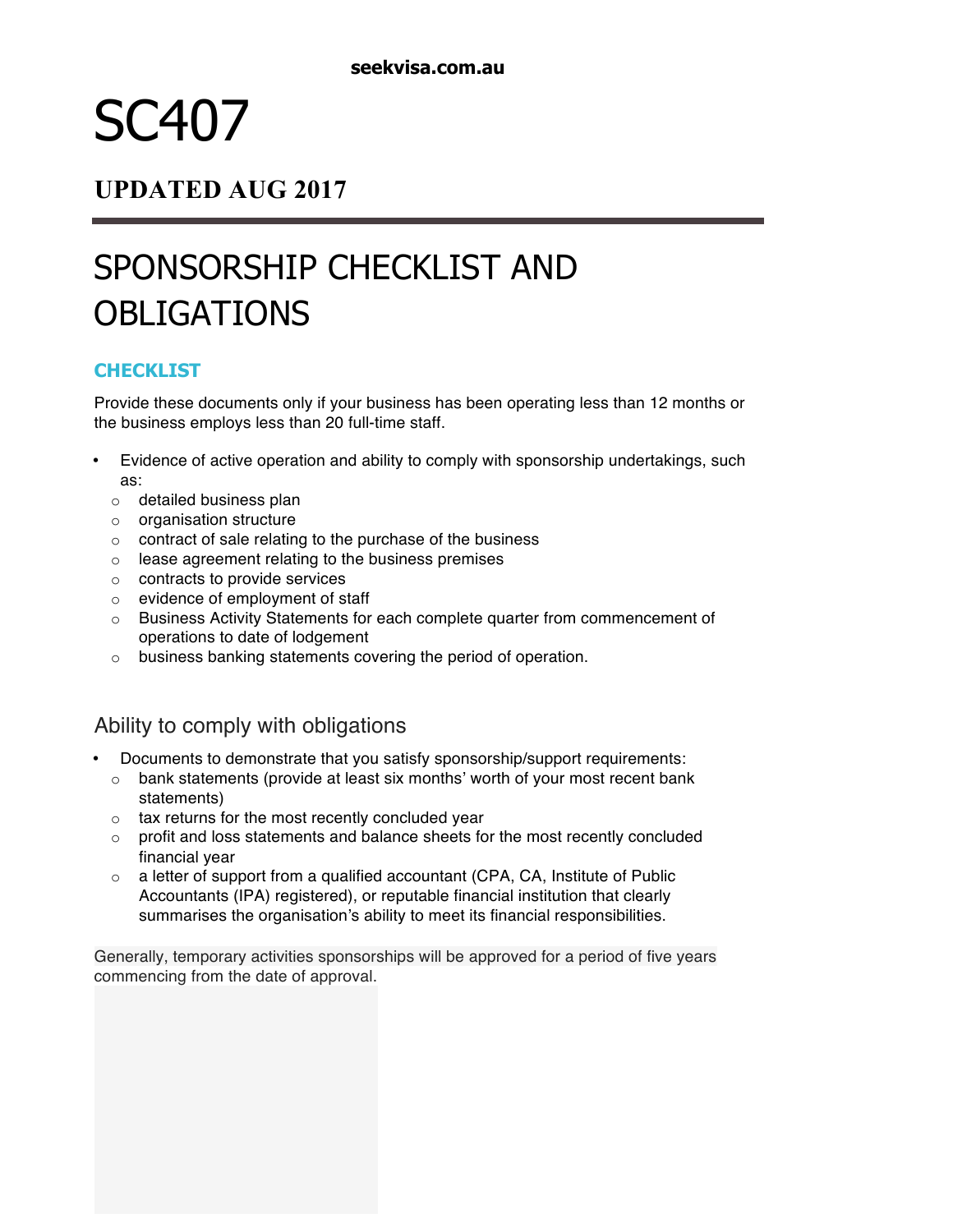#### **OBLIGATIONS**

# SPONSORSHIP OBLIGATIONS - SUBCLASS 407 VISA

Sponsorship obligations include:

- **cooperate with inspectors** an approved sponsor is obligated to cooperate with an appointed inspector. This obligation extends to any employee of an approved sponsor acting with actual or apparent authority.
- **pay costs incurred by the Commonwealth to locate and remove unlawful noncitizen** – an approved sponsor is required to pay costs incurred by the Commonwealth in locating and/or removing an unlawful non-citizen who was a sponsored person if requested. It applies to a person who is or was an approved sponsor.
- **keep records** an approved sponsor is required keep specified records to demonstrate compliance with the sponsorship obligations. It applies to a person who is or was an approved sponsor. All of the records must be kept in a reproducible format. No record needs to be kept for more than five years.
- **provide records and information to the Minister** an approved sponsor must provide certain records and information to the Minister (or a delegated officer) in specified circumstances. It applies to a person who is or was an approved sponsor.
- **provide information to this Department when certain events occur** an approved sponsor must provide information to the Department when certain events occur. It applies to a person who is or was an approved sponsor.
- **secure an offer of a reasonable standard of accommodation** an approved sponsor must secure one or more offers of accommodation for sponsored persons (granted the visa in relation to a volunteer role) that:
	- o will provide for a reasonable standard of accommodation and
	- $\circ$  will ensure that the sponsored person has accommodation while the sponsored person is in Australia.
- **ensure primary sponsored person works or participates in nominated occupation, programme or activity** – an approved sponsor is required to ensure that the sponsored person does not work in an occupation, programme or activity other than that for which a nomination has been approved in relation to the sponsored person.
- **not recover, transfer or take actions that would result in another person paying for certain costs** – the sponsor is solely responsible for certain costs.

## **REMUNERATION**

Unless they are undertaking a volunteer position, occupational trainees must be paid in accordance with Australia's industrial relation laws. A copy of the training contract or agreement, detailing their remuneration, must be included with the nomination.

You must provide evidence of a direct employment arrangement, unless an exemption applies.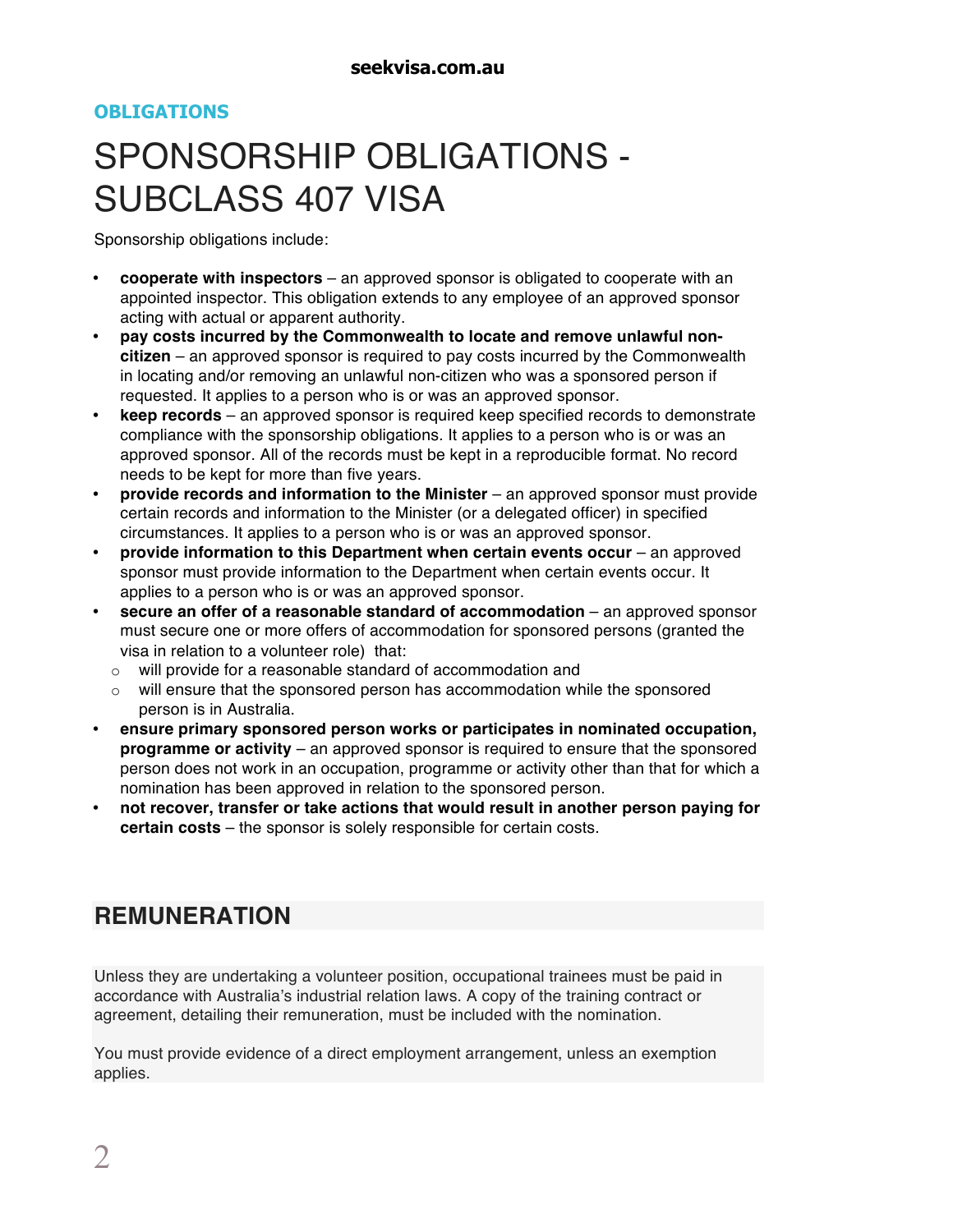If the nominee will not be paid, the sponsoring organisation and the nominee should complete the Acknowledgement of unpaid placement forms,

#### **NOMINATION TYPES**

Nomination requirements differ depending on the purpose or type of training that the visa applicant will be doing in Australia.

There are three types of occupational training (nomination eligibility types) covered by this visa:

- workplace-based training required for registration
- structured workplace-based training to enhance skills in an eligible occupation
- training which promotes capacity building overseas. (this type includes the following categories:
	- o overseas qualification
	- o government support
	- o professional development.

The nominee must have functional English language skills to undertake the occupational training and understand workplace health and safety procedures

#### **NOMINATION TYPE 1 - OCCUPATIONAL TRAINING FOR REGISTRATION**

Occupational training required for registration etc.

**(2)** This subregulation applies if the Minister is satisfied that:

(a) the occupational training is necessary for the nominee to obtain registration, membership or licensing in Australia, or in the home country of the nominee, in relation to the occupation of the nominee; and

(b) the registration, membership or licensing is required in order for the nominee to be employed in the occupation of the nominee in Australia, or in the home country of the nominee; and

(c) the duration of the occupational training is necessary for the nominee to obtain registration, membership or licensing in Australia, or in the home country of the nominee, in relation to the occupation of the nominee, taking into account the prior experience of the nominee; and

(d) the occupational training is workplace based; and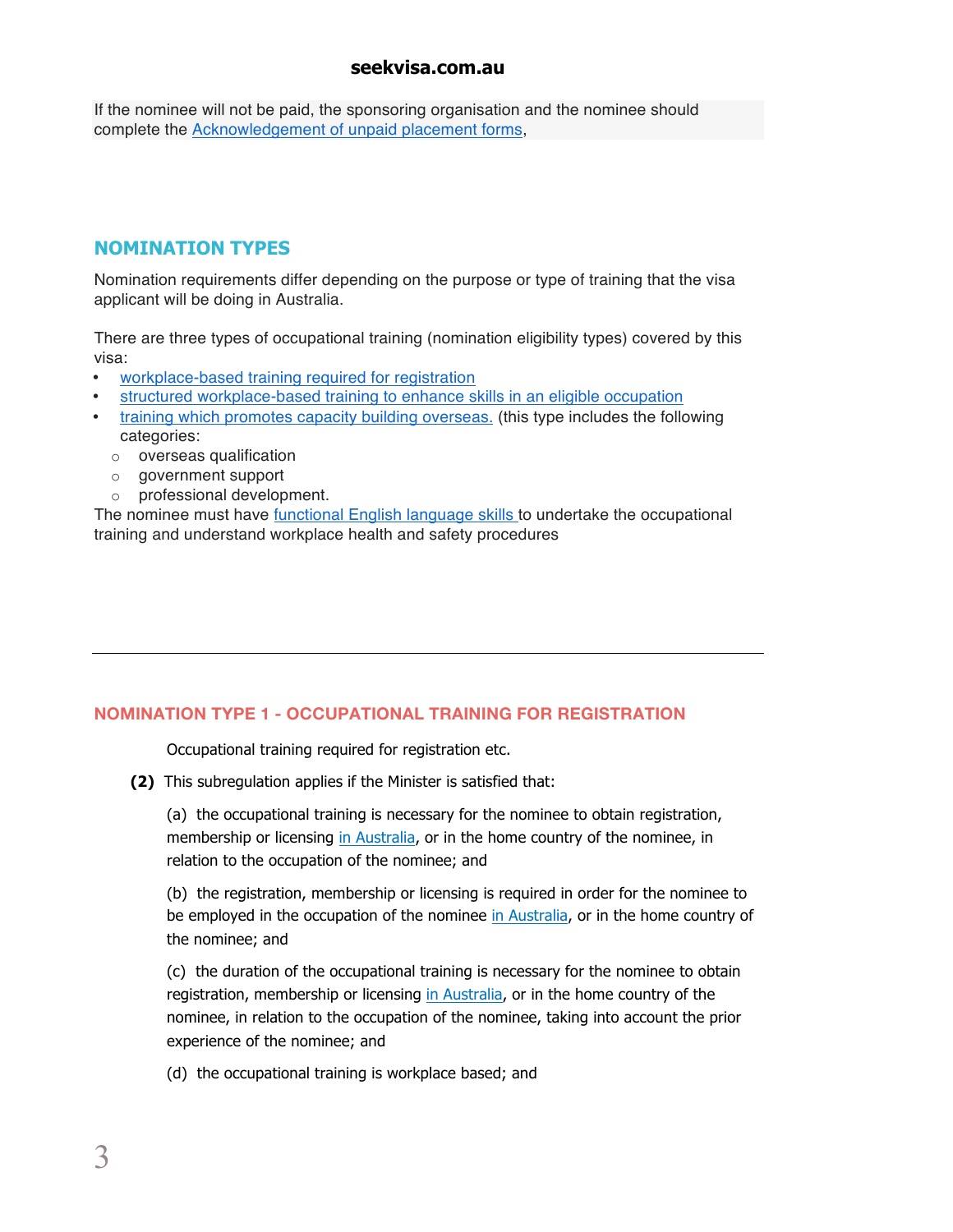(e) the nominee has appropriate qualifications and experience to undertake the occupational training.

#### **Duration of the training programme**

Registration requirements usually specify the length of training or practical experience that is necessary to obtain the registration. Only training for an appropriate period of time to meet the registration requirement should be approved. For example, a pharmacist required to undertake a period of 12 months practical experience to obtain registration should only be granted an occupational trainee visa for 12 months training.

An appropriate length of training can be determined by reviewing the details of the registration requirements for the occupation on the internet or by contacting the relevant regulatory body.

When assessing whether the training duration is appropriate, officers should also consider the prior experience of the nominee. For example, if the trainee requires 12 months of practical experience to obtain registration and has already completed 6 months relevant experience, they should only be approved for 6 months training. If officers are unsure on the relevance of the nominee's prior experience for registration purposes they should contact the regulatory body for further information.

Note: officers may use their discretion to grant a period of stay of up to 2 months longer than the training programme to allow the visa holder to finalise registration, leave Australia and/or apply for another visa, if the circumstances suggest this is appropriate.

---------------------

#### **NOMINATION TYPE 2 - OCCUPATIONAL TRAINING TO ENHANCE SKILLS**

- **(3)** This subregulation applies if the Minister is satisfied that:
	- (a) the occupational training is:
		- (i) a structured workplace training program; and
		- (ii) specifically tailored to the training needs of the nominee; and
		- (iii) of a duration that meets the specific training needs of the nominee; and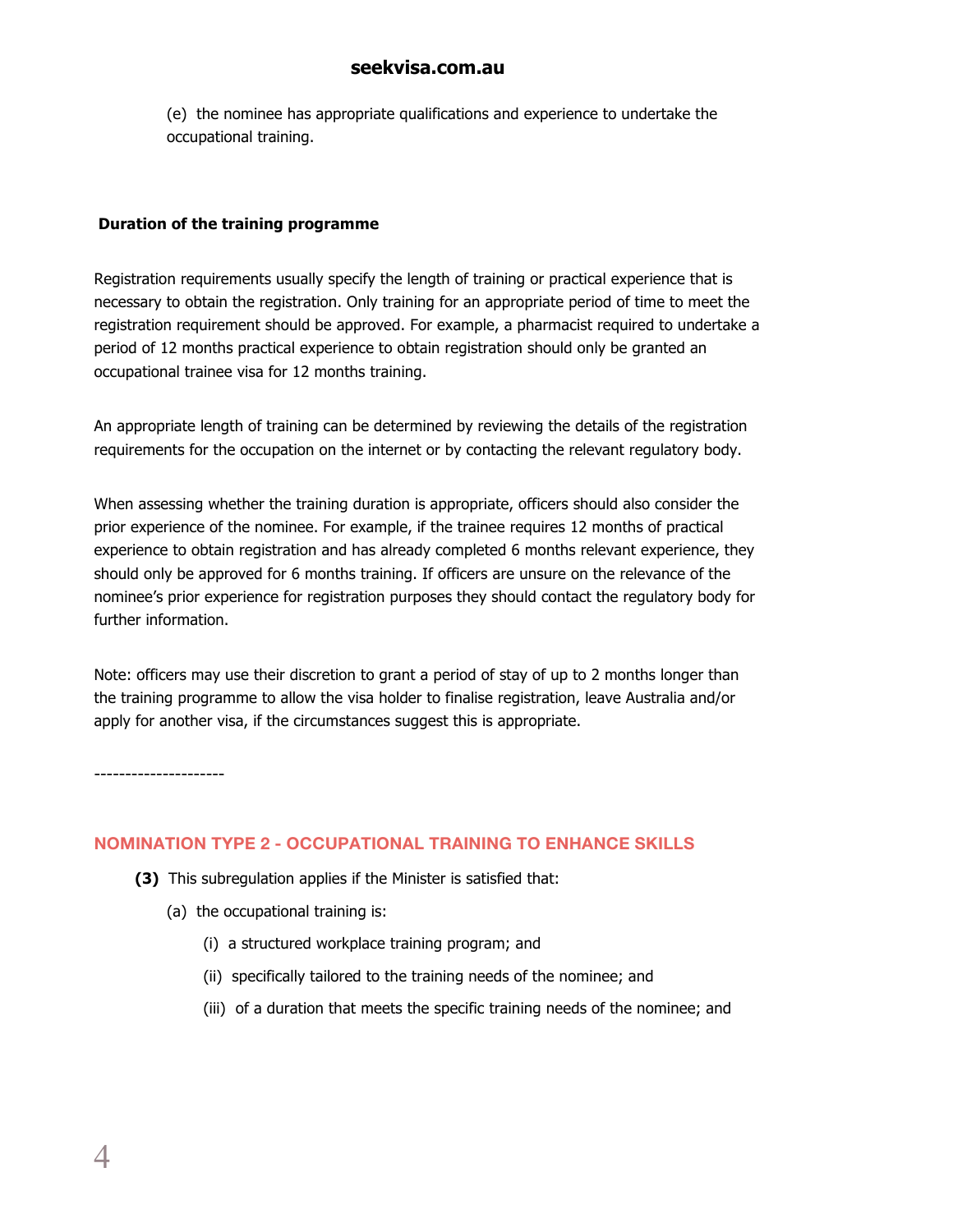(b) the occupational training is in relation to an occupation specified, with its corresponding 6-digit code, by the Minister in a legislative instrument made for the purposes of this paragraph.

(ba) the occupation is applicable to the nominee in accordance with the specification of the occupation; and

(c) the nominee has the equivalent of at least 12 months of full-time experience/study in the occupation to which the occupational training relates in the 24 months immediately preceding the time of the nomination.

Officers must be satisfied that the training is compatibly related to an eligible occupation and that the training programme matches the identified occupation. For example, occupational trainees nominated for the occupation of a Hotel or Motel Manager (ANZSCO 141311) may undertake a training programme that involves, if relevant to the enhancement of the trainee's skills in the nominated occupation, some tasks relating to the occupation of a Bar Attendant (ANZSCO 431111), however the majority of duties and tasks should reflect that of a Hotel or Motel Manager.

---------------------

#### **NOMINATION TYPE 3 - OCCUPATIONAL TRAINING FOR CAPACITY BUILDING OVERSEAS**

#### Occupational training for capacity building overseas - overseas qualification

**(4)** This subregulation applies if the Minister is satisfied that:

(a) the nominee is required to complete a period of no more than 6 months of practical experience, research or observation to obtain a qualification from a foreign educational institution; and

(b) the occupational training is a structured workplace-based training program specifically tailored to the training needs of the nominee.

This nomination type subcategory enables students who are currently enrolled in a foreign educational institution and who are required to complete a period of practical training, research or observation (or any combination thereof) to obtain their qualification, the opportunity to undertake up to 6 months in Australia for this purpose.

The sponsor should submit, with the nomination, a letter from the educational provider in the home country advising that the practical experience, research or observation is a requirement of the nomination person's course. This letter is sufficient evidence to satisfy 2.72B(4) if the letter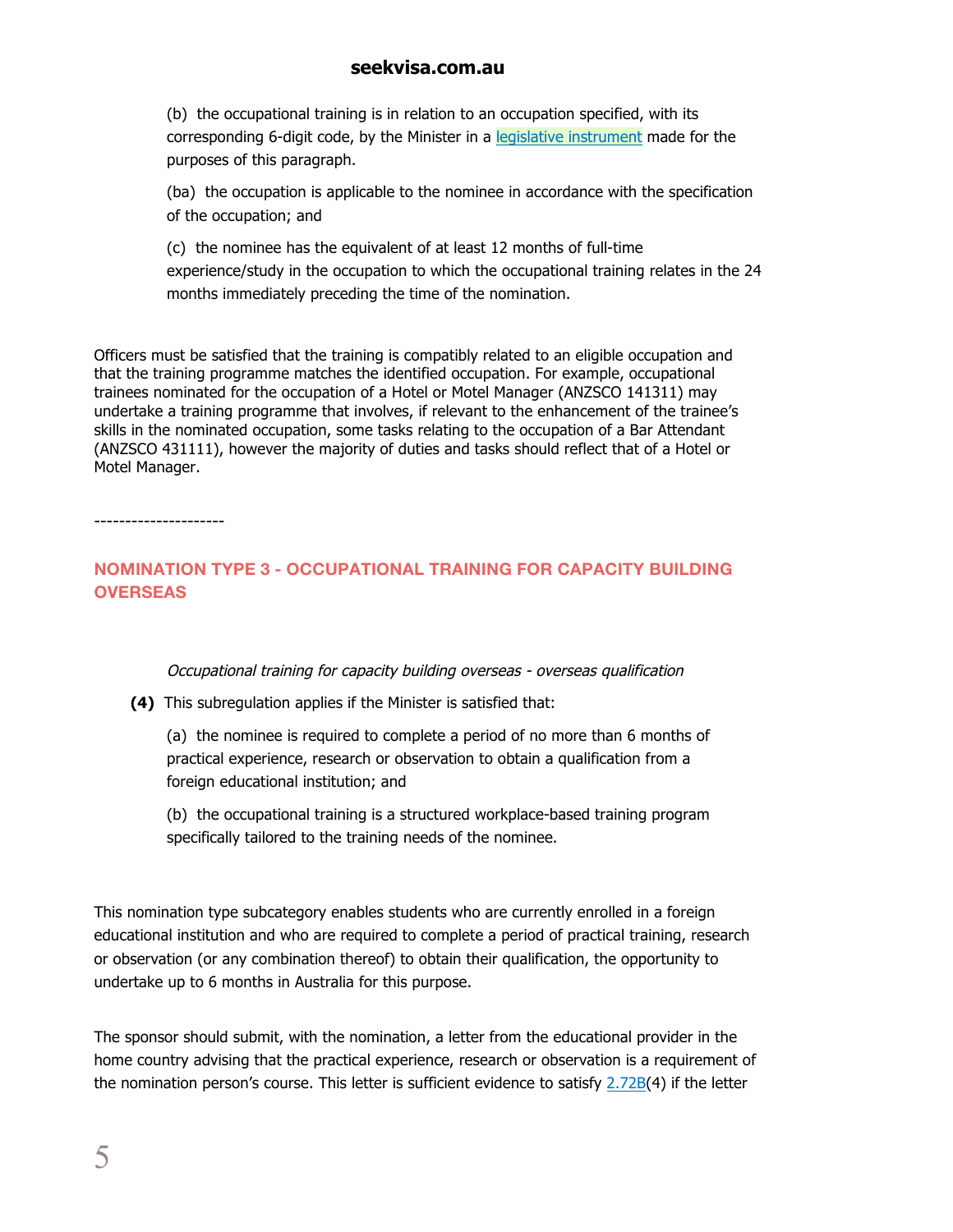matches the educational details of the nominee's curriculum vitae (CV) and if the training does not exceed 6 months.

The occupational training must be a structured workplace-based training programme specifically tailored to the training needs of the nominee. Refer to Workplace-based training (2.72B(2) to (5))

Note:

1) A student who wishes to undertake workplace-based training that is not a formal requirement of their tertiary qualification is ineligible for nomination type 3 but may be eligible under type 2 if the training is in an eligible occupation - refer to Nomination type 2 - Occupational training to enhance skills.

-------------

Occupational training for capacity building overseas - professional development

- (6) This subregulation applies if the Minister is satisfied that:
	- (a) the nominee:
		- (i) has an overseas employer; and
		- (ii) is in a managerial or professional position in relation to the overseas employer; and

(b) the occupational training is relevant to, and consistent with, the development of the managerial or professional skills of the nominee; and

(c) the occupational training will provide skills and expertise relevant to, and consistent with, the business of the overseas employer of the nominee; and

(d) the primary form of the occupational training is the provision of face-to-face teaching in a classroom or similar environment.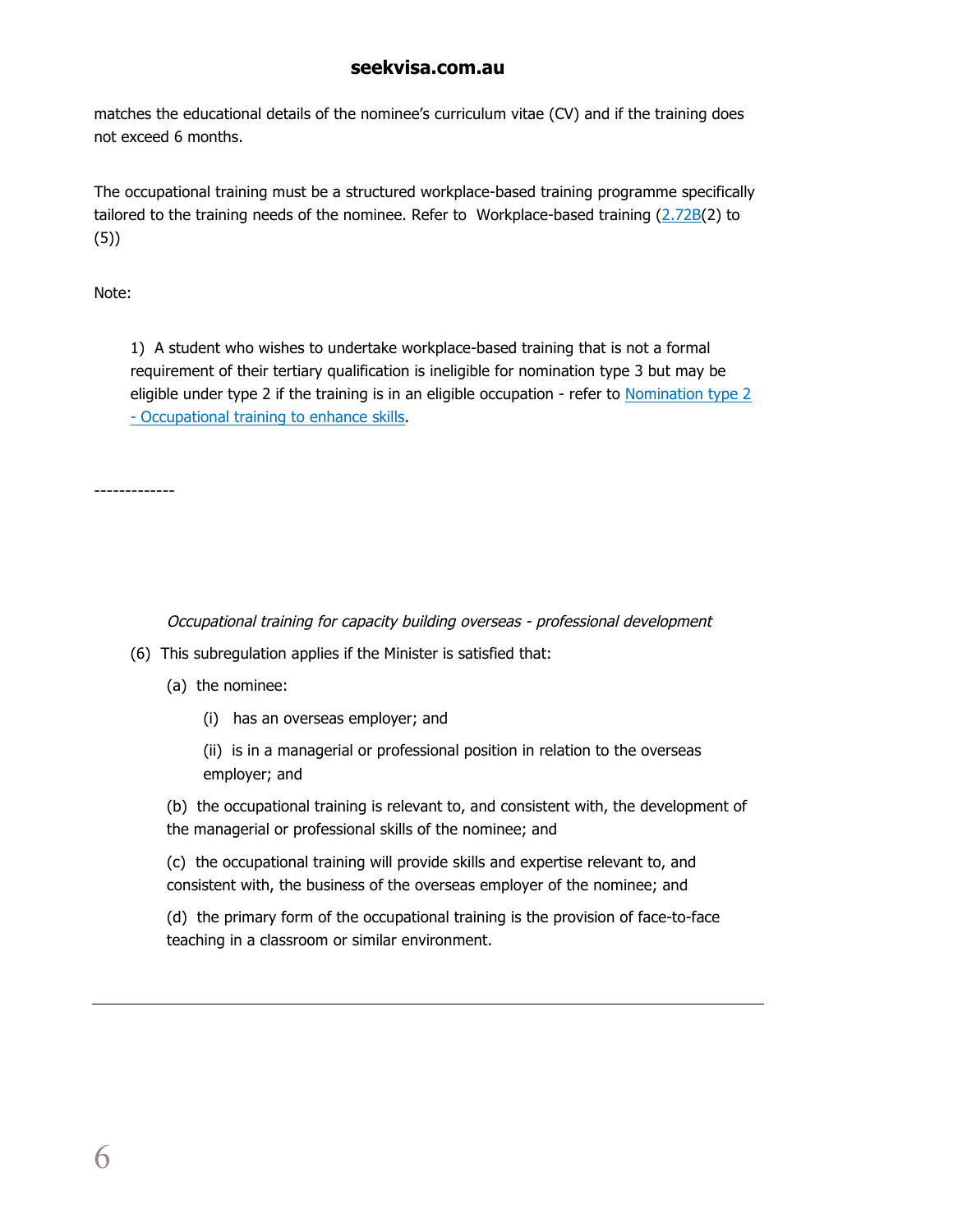#### **DEFINITION OF WORKPLACE-BASED**

The occupational training programme should:

- comprise at least 30 hours a week of training and
- at least 70 percent of that training must be conducted in the workplace (that is, not in a classroom or similar teaching environment).

Part-time, classroom-based study that is unrelated to the occupational training may be permitted, provided it does not interfere with the occupational training programme. The unrelated classroom study cannot count towards any component of the training programme and should be listed in the nominee's visa application.

-----------

Visa applicant:

Duration: Will get 1up to 2 years' visa Age: 18+

#### **ADEQUATE MEANS OF SUPPORT**

#### **Requirements**

Regulation 407.219 requires the applicant to provide evidence that they have adequate means to support themself or access to adequate means to support themself for the duration of their stay in Australia.

Under policy, the factors that a delegate may wish to take into account in assessing this include:

- the financial resources available to the applicant including salary to be earned in Australia to cover expenses associated with their stay in Australia and return fare home
- where applicable, evidence that (and to what extent for example, accommodation, meals, and allowances) one or more third parties will be providing assistance including family members who will also be working

#### **Level of support required**

Officers should use their judgement, as there is not legislative criteria defining 'adequate means of support' and policy does not intend that any rigorous formula be applied. They may be guided by student visa financial capacity requirements (refer PAM3: Sch2Visa500 - Student).

Costs can vary significantly depending on where the applicant is intending to live in Australia. Remember also that the initial cost of relocating, even for a relatively short length of time, is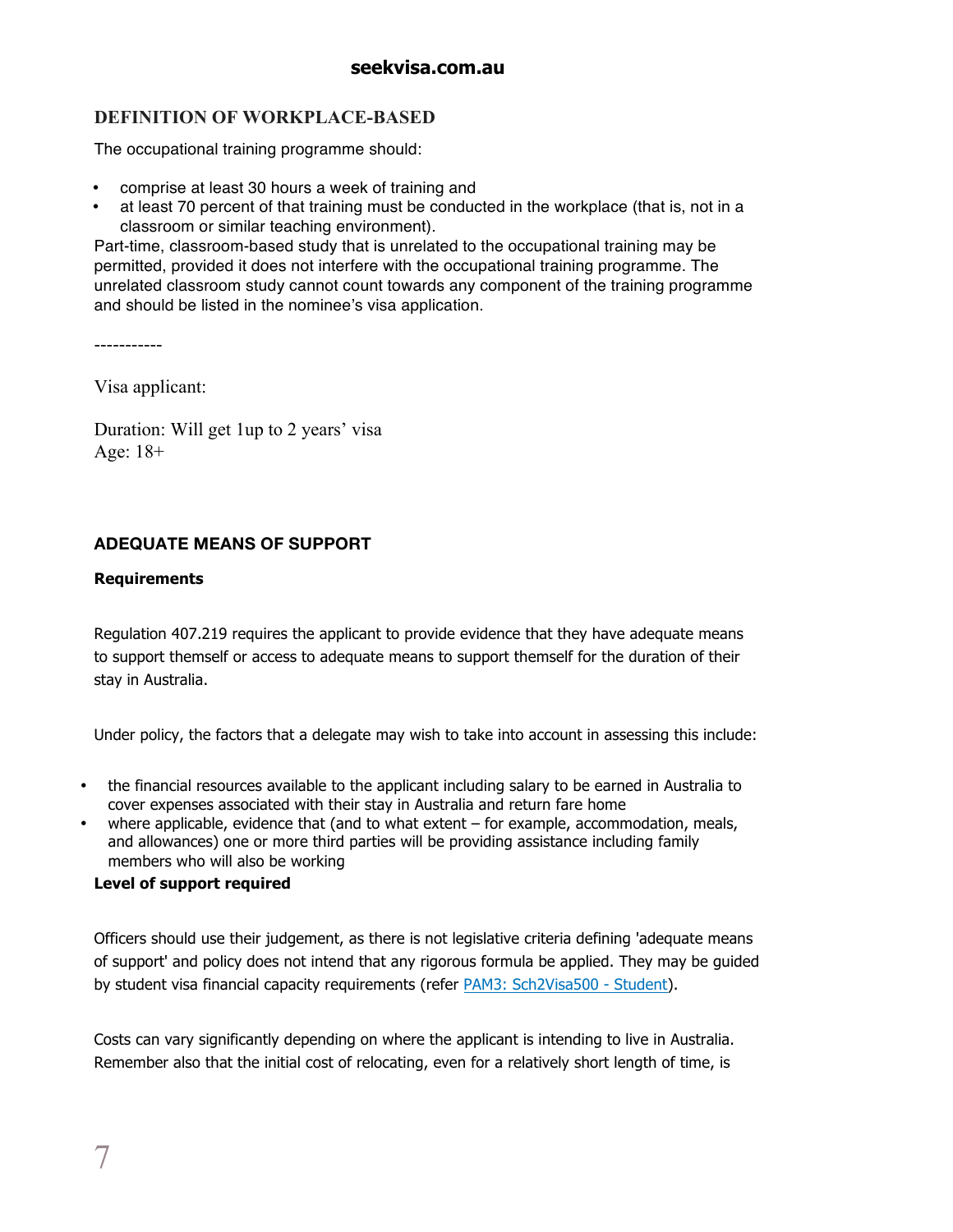high. There are significant costs involved in travelling to Australia and setting up in new accommodation.

Family members have work rights and therefore their prospects of obtaining work in Australia may be taken into account in assessing this criterion. However as there is no guarantee any dependants would obtain employment, this evidence should be used in conjunction with the factors above.

#### **Sources of funds**

Delegates should take into account any salary the applicant will be earning during their stay in Australia, including any income from an overseas employer.

As a matter of policy, acceptable sources of funding include the following:

- money held in a bank account in the name of the applicant or a close family member for at least the 6 months immediately before the date of the application
- financial support from a government and
- a loan from a financial institution that is made to, and held in the name of, the applicant.

#### ENGLISH:

- You are the holder of a valid passport issued by the United Kingdom, the United States of America, Canada, New Zealand, or the Republic of Ireland and you are a citizen of that country.
- An International English Language Testing System (IELTS) test result of an average band score of at least 4.5 based on the four test components of speaking, reading, listening and writing. Your test must have been completed within 12 months of visa application lodgement or can be completed during visa application processing.
- A Test of English as a Foreign Language internet-based Test (TOEFL iBT) test result of a total band score of at least 32 based on the four test components of speaking, reading, writing and listening. Your test must have been completed within 12 months of visa application lodgement or can be completed during visa application processing.
- A Pearson Test of English (PTE) Academic test result of an overall band score of at least 30 based on the four test components of speaking, reading, writing and listening. Your test must have been completed within 12 months of visa application lodgement or can be completed during visa application processing.
- A Cambridge English: Advanced (CAE) test result of an overall band score of at least 147 based on the four test components of speaking, reading, writing and listening and the test must have been taken on or after 1 January 2015. Your test must have been completed within 12 months of visa application lodgement or can be completed during visa application processing.